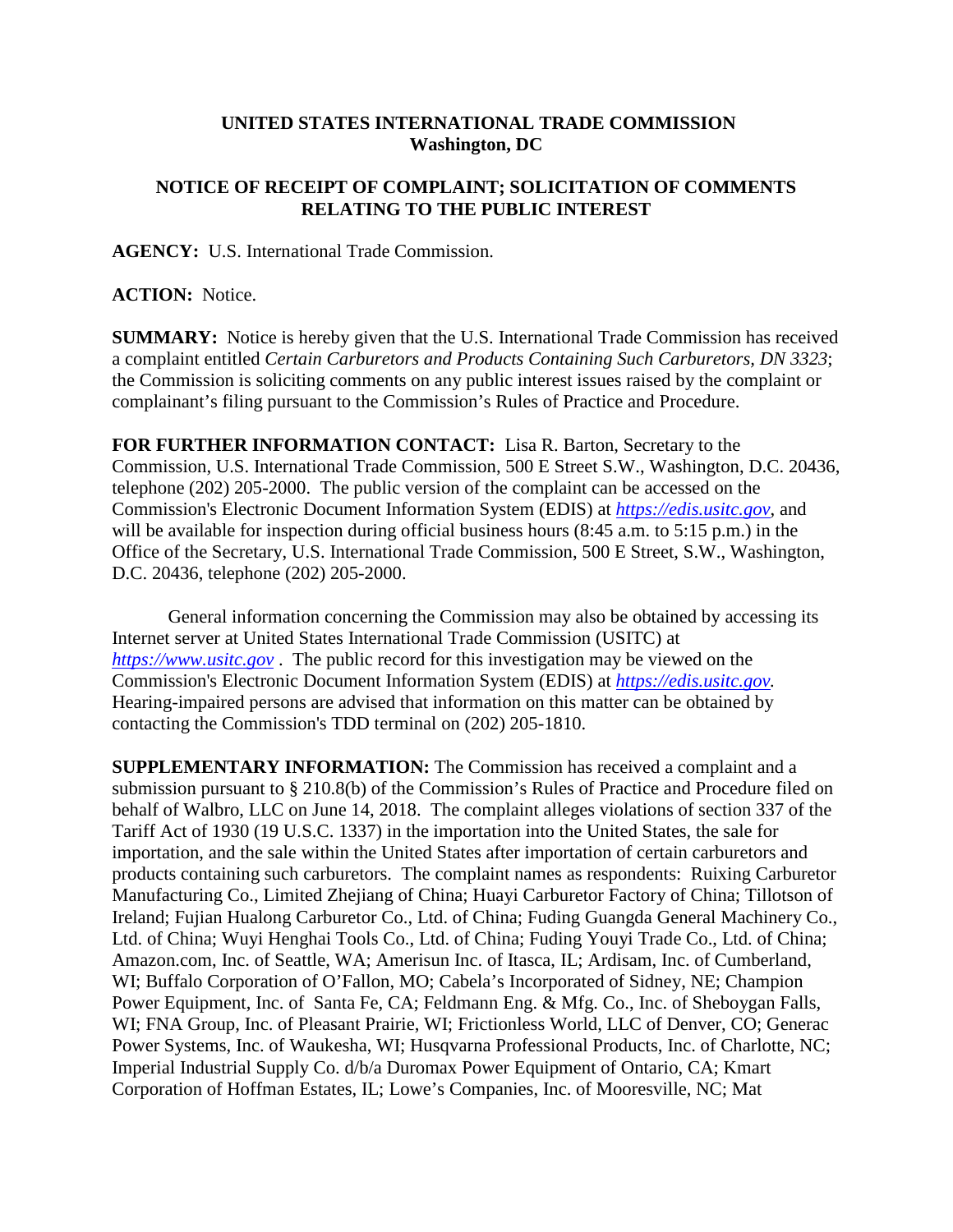Industries, LLC of Lake Zurich, IL; Menards, Inc. of Eau Claire, WI; MTD Products Inc. of Valley City, OH; North American Tool Industries of Huntington, IN; Northern Tool & Equipment Co., Inc. of Burnsville, MN; QV Tools LLC of Las Vegas, NV; Sears, Roebuck and Co. of Hoffman Estates, IL; Target Corporation of Minneapolis, MN; Techtronics Industries Co. Ltd of d/b/a Techtronic Industries Power Equipment of Hong Kong; The Home Depot, Inc. of Atlanta, GA; Thunderbay Products of Clayton, WI; Tool Tuff Direct LLC of Golden, CO; Tractor Supply Company of Brentwood, TN; and Walmart Inc. of Bentonville, AR. The complainant requests that the Commission issue a general exclusion order, and in the alternative, issue a limited exclusion order, cease and desist orders, and impose a bond upon respondents' alleged infringing articles during the 60-day Presidential review period pursuant to 19 U.S.C.  $1337(j)$ .

Proposed respondents, other interested parties, and members of the public are invited to file comments, not to exceed five (5) pages in length, inclusive of attachments, on any public interest issues raised by the complaint or § 210.8(b) filing. Comments should address whether issuance of the relief specifically requested by the complainant in this investigation would affect the public health and welfare in the United States, competitive conditions in the United States economy, the production of like or directly competitive articles in the United States, or United States consumers.

In particular, the Commission is interested in comments that:

- (i) explain how the articles potentially subject to the requested remedial orders are used in the United States;
- (ii) identify any public health, safety, or welfare concerns in the United States relating to the requested remedial orders;
- (iii) identify like or directly competitive articles that complainant, its licensees, or third parties make in the United States which could replace the subject articles if they were to be excluded;
- (iv) indicate whether complainant, complainant's licensees, and/or third party suppliers have the capacity to replace the volume of articles potentially subject to the requested exclusion order and/or a cease and desist order within a commercially reasonable time; and
- (v) explain how the requested remedial orders would impact United States consumers.

Written submissions must be filed no later than by close of business, eight calendar days after the date of publication of this notice in the *Federal Register*. There will be further opportunities for comment on the public interest after the issuance of any final initial determination in this investigation.

Persons filing written submissions must file the original document electronically on or before the deadlines stated above and submit 8 true paper copies to the Office of the Secretary by